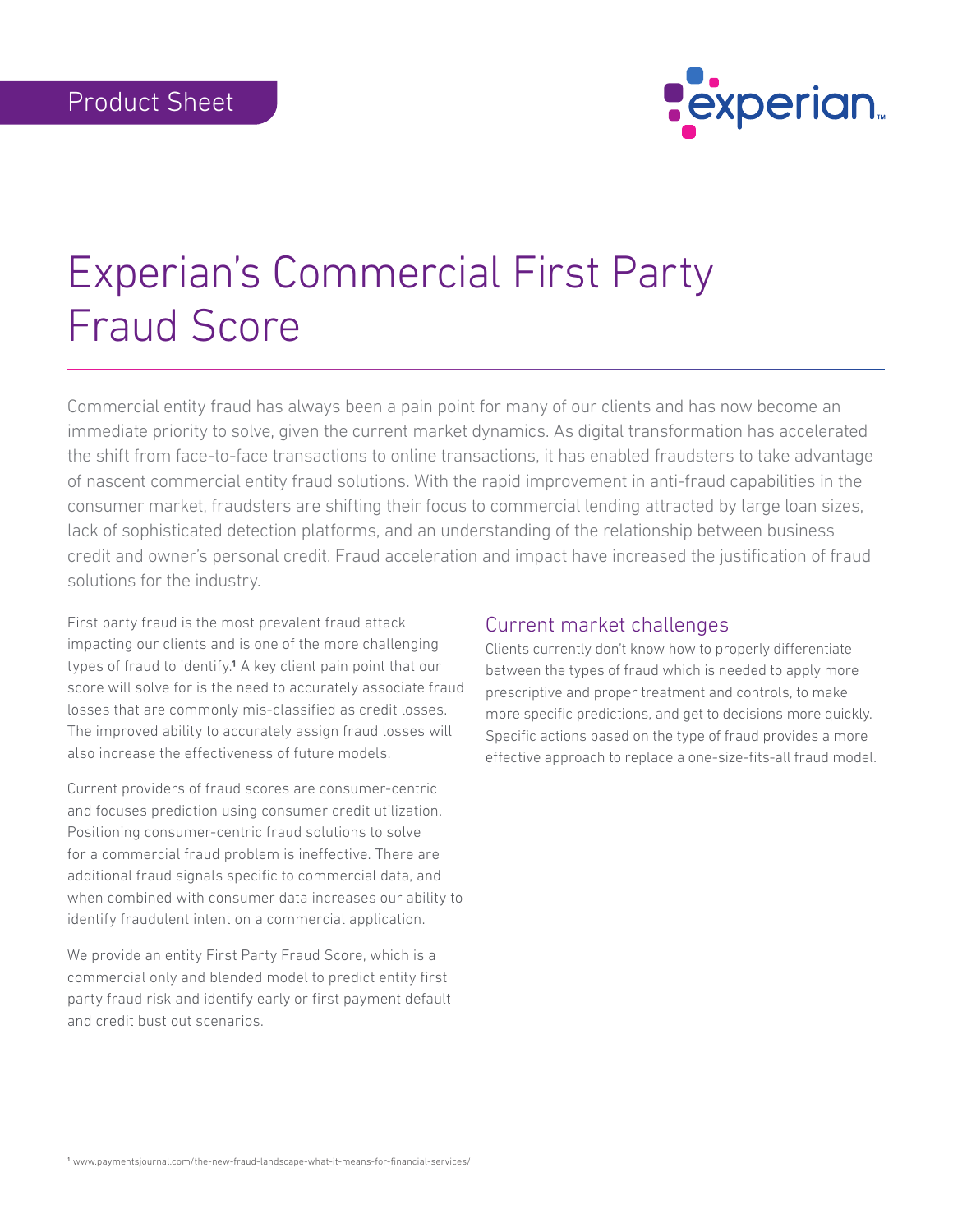# Product Sheet Experian's Commercial First Party Fraud Score

There are three different types of application fraud:

### First Party Fraud (also known as Never-pay, First Pay Default, Bust-out, Credit Abuse)

An identity is presented to an entity by its actual owner, with intent to steal. This type of fraud is characterized by the high degree of uncertainty when it happens. It is the most prevalent fraud attack impacting our clients and one of the more challenging types of fraud to identify.

#### Third Party Fraud (Identity Theft, Impersonation)

An identity is presented to an entity by someone who's not authorized (third party) to use the identity. This type of fraud is characterized by the high degree of certainty when it happens.

#### Synthetic Identity

 A type of First Party Fraud where there is no true person to pursue, collect from, or prosecute. An identity is created using different characteristics of real and fake identity elements, which is then used to gain trust through creditworthy behavior.

## Why does Experian excel at detecting First Party Fraud?

Credit data is important, as patterns of increasing use and accumulation of credit are important to detection. Non-credit data is also important. The ways in which identities are used outside of credit give clues to the business and person's lifestyle, stability, and help infer "intent."

First Party Fraud occurs across many obligations at once.

- Experian sees this "cross-lender" view while clients tend to focus on their account-view.
- Experian has observed that generally businesses don't just go bad on an account but accumulate lots of credit and go bad on everything at once.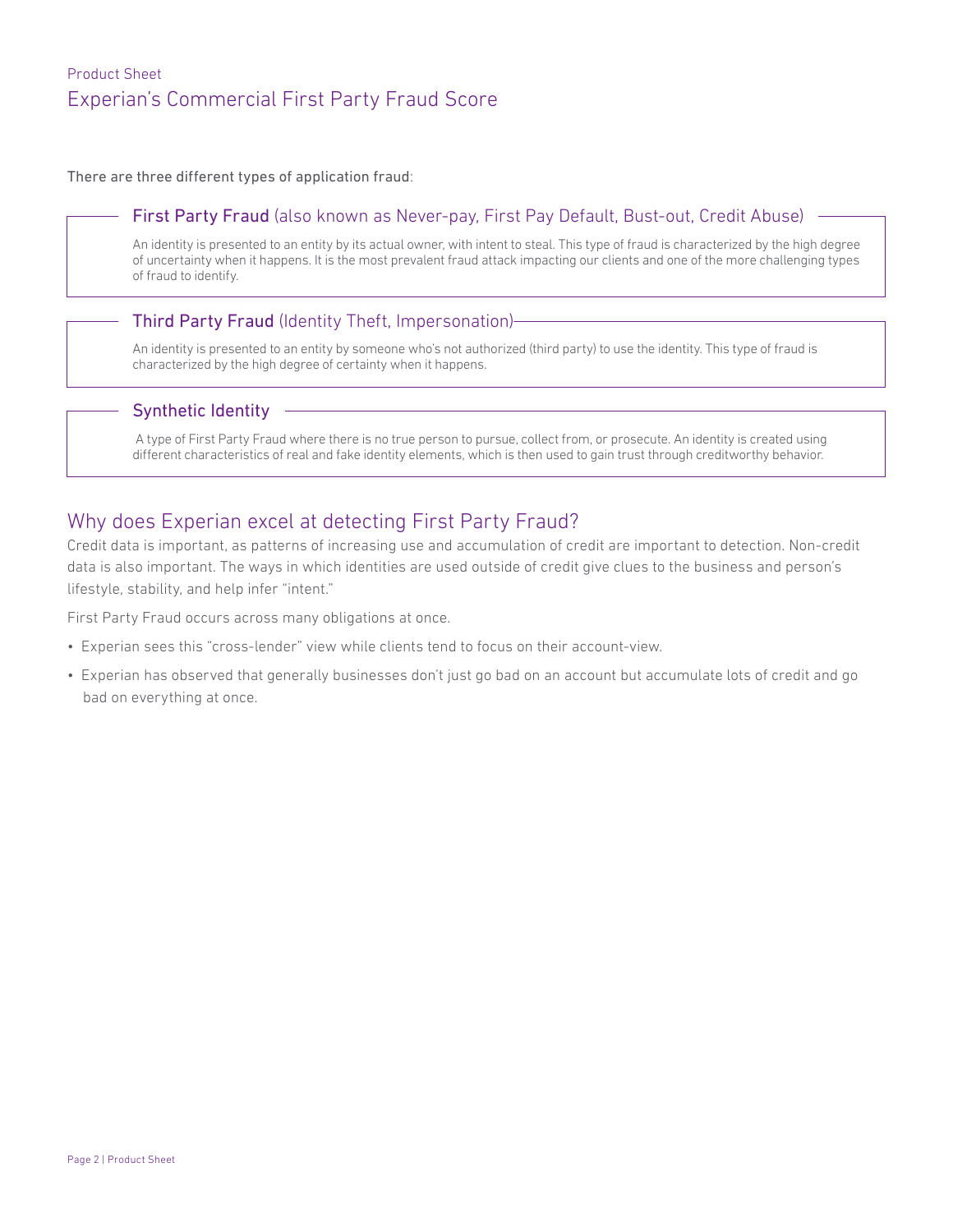## The business challenges our clients use Commercial First Party Fraud Score to solve

We help clients identify application fraud among commercial entities for high risk accounts, to enable an origination process that is faster, less costly, and with less risk.

#### Entity Authentication

- Verify that customers are who they say they are and flag customers with potential fraud risk where needed
- Compare customer-supplied details to data from public records and Experian to verify identify of new customer
- Make decision to investigate further or decline the application

#### Underwriting and approval

- Assess creditworthiness of customer based on set guidelines
- Minimize risk of overall customer portfolio by limiting credit exposure for potential fraudulent applications

# Commercial First Party Fraud Score:



The Commercial First Party Fraud score identifies those accounts that have a higher risk of defaulting. Our machine learned model is a more advanced model with higher performance, providing more matches on small businesses using blended/consumer data on the business owner, and eliminates more false positives. The score helps clients create a more specific refer process during account opening or onboarding, and can also be used for account management. It is based on a 300-850 score range to better understand risk over time (lower score means higher risk), more precisely identifies high risk applications for manual review, and is developed using Experian data with no external data sources. The score is also available via multiple delivery channels for easy integration.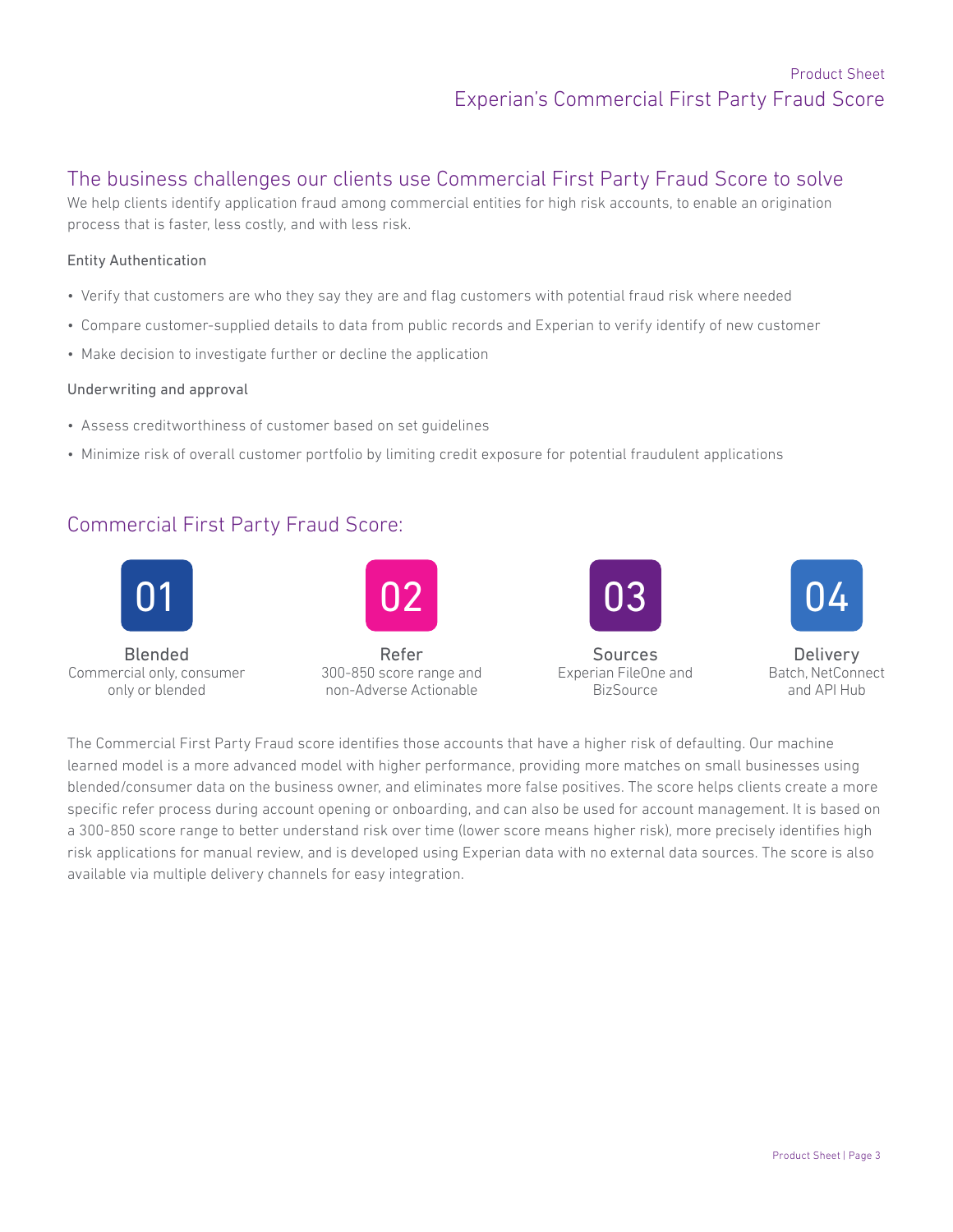# Product Sheet Experian's Commercial First Party Fraud Score

## Use case example — Abuse and mis-use of credit

Scenario: A recent trend of bad debt from long established businesses or an increase in credit write-offs resulted in incremental losses. Post fraud investigation indicates it might be fraud but still uncertain.

We can help clients identify risk of Credit Bust-Out and First Payment Default in new account openings and within existing portfolios during account review.

- Fraudster applies for credit under their own business. They build a good credit history through timely payments, obtaining credit line increases, and increasing utilization. Then they max out lines of credit, with the intention of not repaying, and drops the account.
- Proper treatment Handle relationship carefully and limit exposure until you're confident. Limit false positives, provide a smooth customer experience coming through door, and only review high-risk applications with potential fraud.

## **Benefits**



Reduce Risk for Decisioning through Industry-Leading Commercial, Consumer, and Additional Data Coverage in One Centralized Location

• Unique data assets with expanded data breadth and depth for better decisioning



#### Reduce Costs by Replacing Ad-hoc Labor-Intensive Resources with Reliable Objective Data to Evaluate Fraud

• Consistent and scalable way to approach and identify fraud to reduce fraud analyst workload, by automating the decisioning process based on actionable attribute results



### Reduce Risk, Reduce Costs, and Improve Customer Experience by Differentiating Fraud Types to Apply the Right Type of Friction

• Capabilities to better identify and differentiate between types of fraud to apply more prescriptive and proper treatment and controls, to make more specific predictions, and get to decisions more quickly.